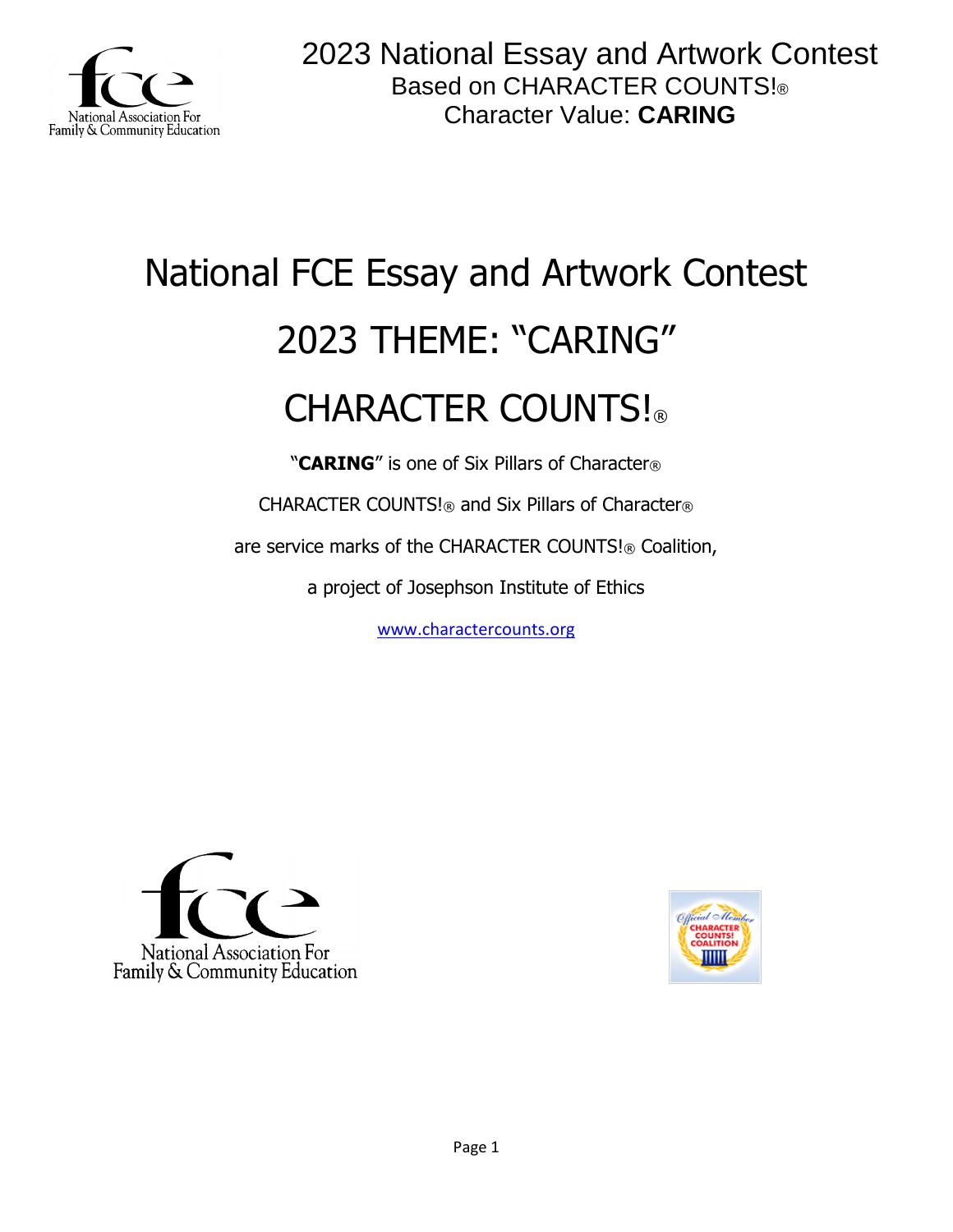

### 2023 ESSAY and ARTWORK CONTEST CRITERIA CARING

Dear State President and Essay and Artwork Contest Chairman:

National FCE members nationwide present an annual contest for all 4<sup>th</sup> grade students in public, private, and home schools. National FCE's Essay and Artwork Contest promotes FCE's literacy programs, CHARACTER COUNTS!® and community involvement. The purpose of the 2023 contest is to encourage students to understand and practice **CARING**, one of the Six Pillars of Character®. The contest encourages students to strive for excellence and creativity in reading, writing, and drawing skills.

TIME LINE:

- 1. SUGGESTED COUNTY LEVEL:
	- $\triangleright$  The contest will start at the county level.
	- The contest can run **September 1, 2022 thru March 31, 2023.** *This date may be adjusted as long as the State entry is postmarked to National FCE by April 15th .*
	- $\triangleright$  Each county is responsible for notifying its local schools, library or other network that would have access to publicizing the contest to eligible 4<sup>th</sup> grade students. It is suggested that the principal of each school be contacted and asked for approval. Contact individual teachers after approval is given by the principal.
	- $\triangleright$  Make sure the contact information is on the Teacher/Parent letter and the Permission Form
	- $\triangleright$  Sign and complete the information for the fourth grade teachers. Make a copy for each teacher you visit or contact.
	- $\triangleright$  If you choose to inform them of the local and state awards, type an additional paper stating what the awards are.
	- Retired teachers are a good source for judging the entries. **Each judge should receive a letter stating the contest criteria and a judging sheet with instructions.** This will ensure that judges will use the same criteria on all levels.
	- $\triangleright$  Local groups and counties may provide prizes and recognition to local and county winners. Obtain a permission form from the county winner. Send this form with the essay and artwork.
	- $\triangleright$  Each county should forward the original copies of their first place winner to the State FCE Essay and Artwork Chairperson by the state deadline.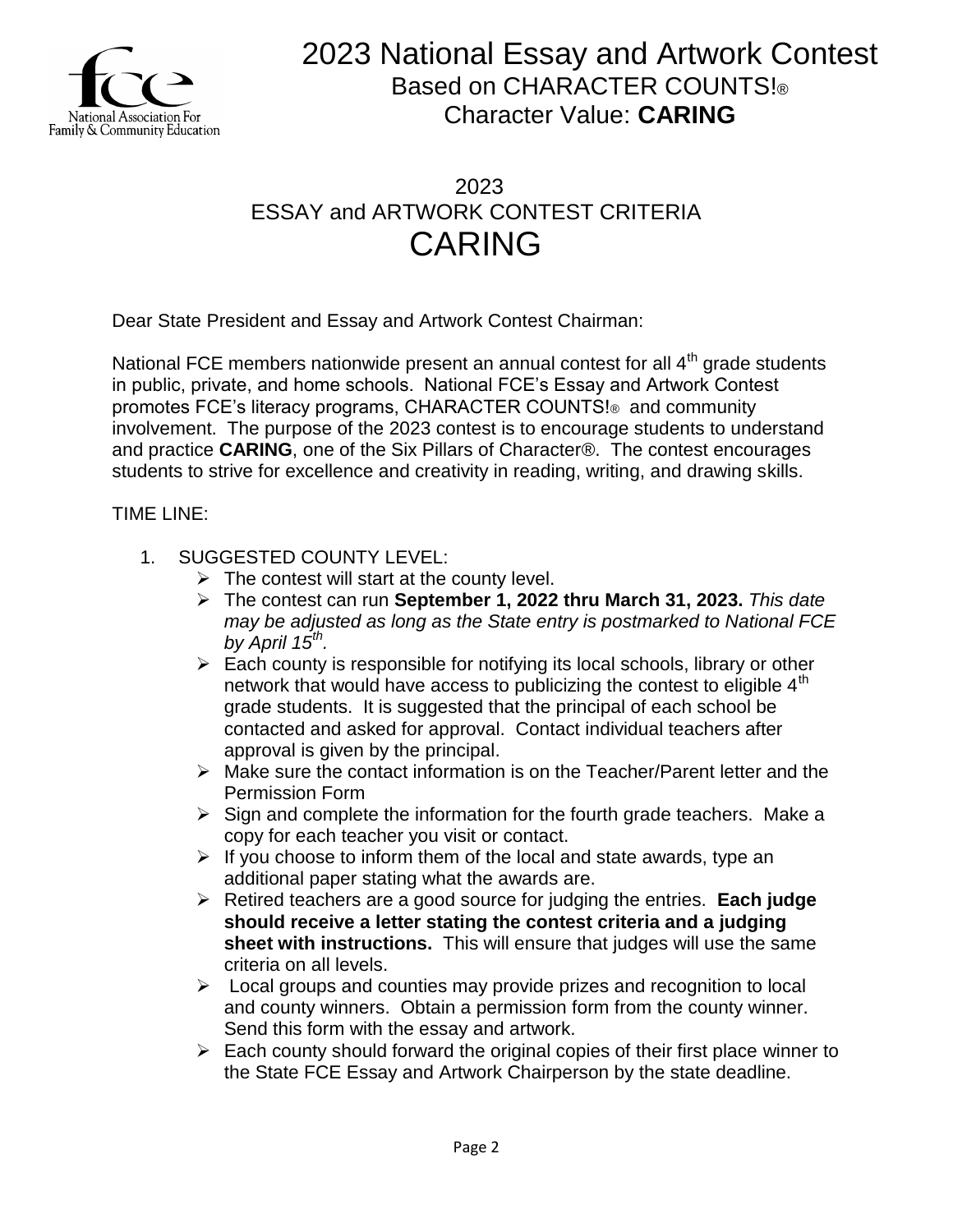

- 2. STATE LEVEL:
	- $\triangleright$  State FCE Associations will judge the winning entries from the counties/parishes in their state. Retired teachers are a good source for judging the entries. **Please use judging instructions and judging sheet included in this packet.** This will ensure that judges from all states will use the same criteria for all levels.
	- $\triangleright$  State FCE Associations provide prizes and recognition to the state winners.
	- $\triangleright$  Send the permission form and the original copy of the first-place winner for each state to the National FCE Headquarters postmarked by April 15, 2023. Please mail the winning entry in a 9"x12" manila envelope to avoid folding the Essay and Artwork.

### 3. NATIONAL LEVEL:

- $\triangleright$  The same judging criteria of creativity/content, grammar/punctuation/sentence structure, vocabulary, and presentation are used on all levels.
- The National 1<sup>st</sup>, 2<sup>nd</sup>, & 3<sup>rd</sup> place winners of the 2023 Essay & Artwork Contest will be announced at the National FCE Annual Conference in 2018.
- The National 1<sup>st</sup>, 2<sup>nd</sup>, & 3<sup>rd</sup> place winners receive visa gift card or check of \$250, \$150, \$50 respectively.
- The National 1<sup>st</sup>, 2<sup>nd</sup>, & 3<sup>rd</sup> place winners' entries will be recognized on the National FCE website, with approval.

#### CONTEST CRITERIA:

- 1. Any  $4<sup>th</sup>$  grade level student in a public, private, or home school is eligible.
- 2. Entries are to include an essay and a hand drawn picture. Use #2 lead pencil for both.

#### **Do not color the picture.**

#### **Do not fold the picture.**

Essay and picture should reflect the characteristic **CARING**. For drawings, use unlined, white paper approximately  $8\frac{1}{2}$  by 11. For essays, use lined, white paper approximately  $8\frac{1}{2}$  by 11. The essay shall be a minimum of 50 words.

3. Students should write their name, date, his or her teacher's name, and the name of the school, or home schooled, on the back of the picture and the bottom of the essay.

#### **Thank you for your time and effort in helping make this a successful National Family & Community Education Project in Literacy!**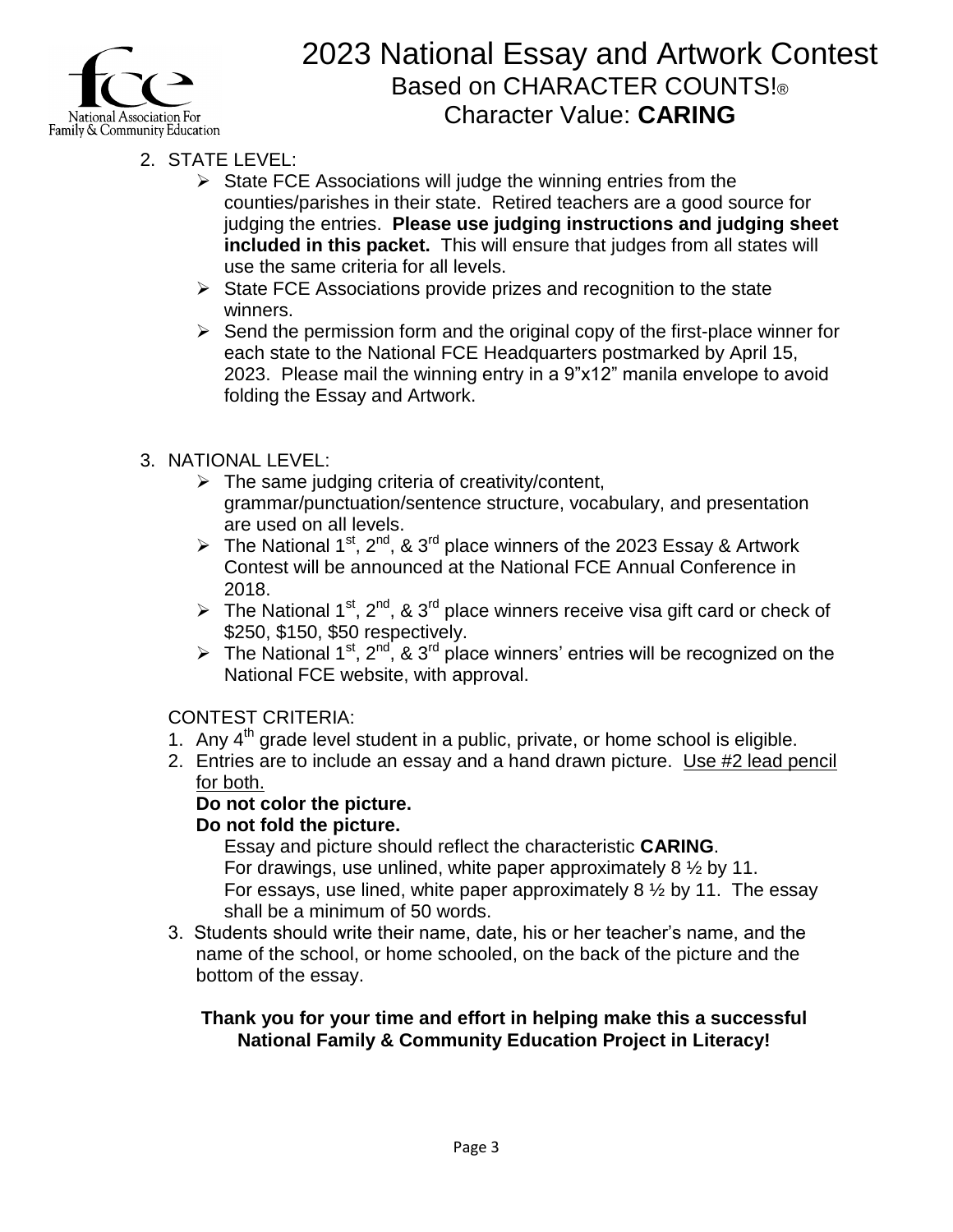

Dear Fourth Grade Teacher/Parent:

The National Family & Community Education members in \_\_\_\_\_\_\_\_\_\_\_\_\_\_\_\_\_\_\_ (state/county) are sponsoring a nation-wide contest. The contest is based on the characteristic **CARING,** and we are asking students to write a short essay or short story about this trait.

The contest starts at the county level, where entries will be judged and winners recognized from the county. The first place county entries will be forwarded to the state level. State FCE Associations, will, in turn, judge and recognize winners for the state. First place state entries will then be judged at the national level. The same judging criteria will be used in all states at all levels. These include: creativity, content, grammar, punctuation, sentence structure, vocabulary, and presentation of the handwriting.

The National  $1<sup>st</sup>$ ,  $2<sup>nd</sup>$ , &  $3<sup>rd</sup>$  place winners receive a Visa Gift Card or check of \$250, \$150, \$50 respectively.

Contest criteria are as follows:

- 1. Any  $4<sup>th</sup>$  grade level student in a public, private, or home school is eligible.
- 2. Entries are to include an essay and a hand drawn picture. Use #2 lead pencil for both. **Do not color the picture.**

#### **Do not fold the picture.**

- Essay and picture should reflect the characteristic **CARING.**
- For drawings, use unlined, white paper approximately  $8\frac{1}{2}$  x 11".
- For essay, use lined, white paper approximately  $8\frac{1}{2}$  x 11". The essay should be a minimum of 50 words.
- 3. Students should write their name, date, his or her teacher's name, and name of the school, or home schooled, on the back of the picture and at the bottom of the essay.

We hope you will join us in encouraging our students/children to strive for excellence in their writing and drawing skills and in the understanding of **CARING**, an essential characteristic. More information may be obtained by contacting the FCE member below. Mail the Essay and Artwork entry to the member below.

Sincerely,

| Name:    |  |
|----------|--|
| Address: |  |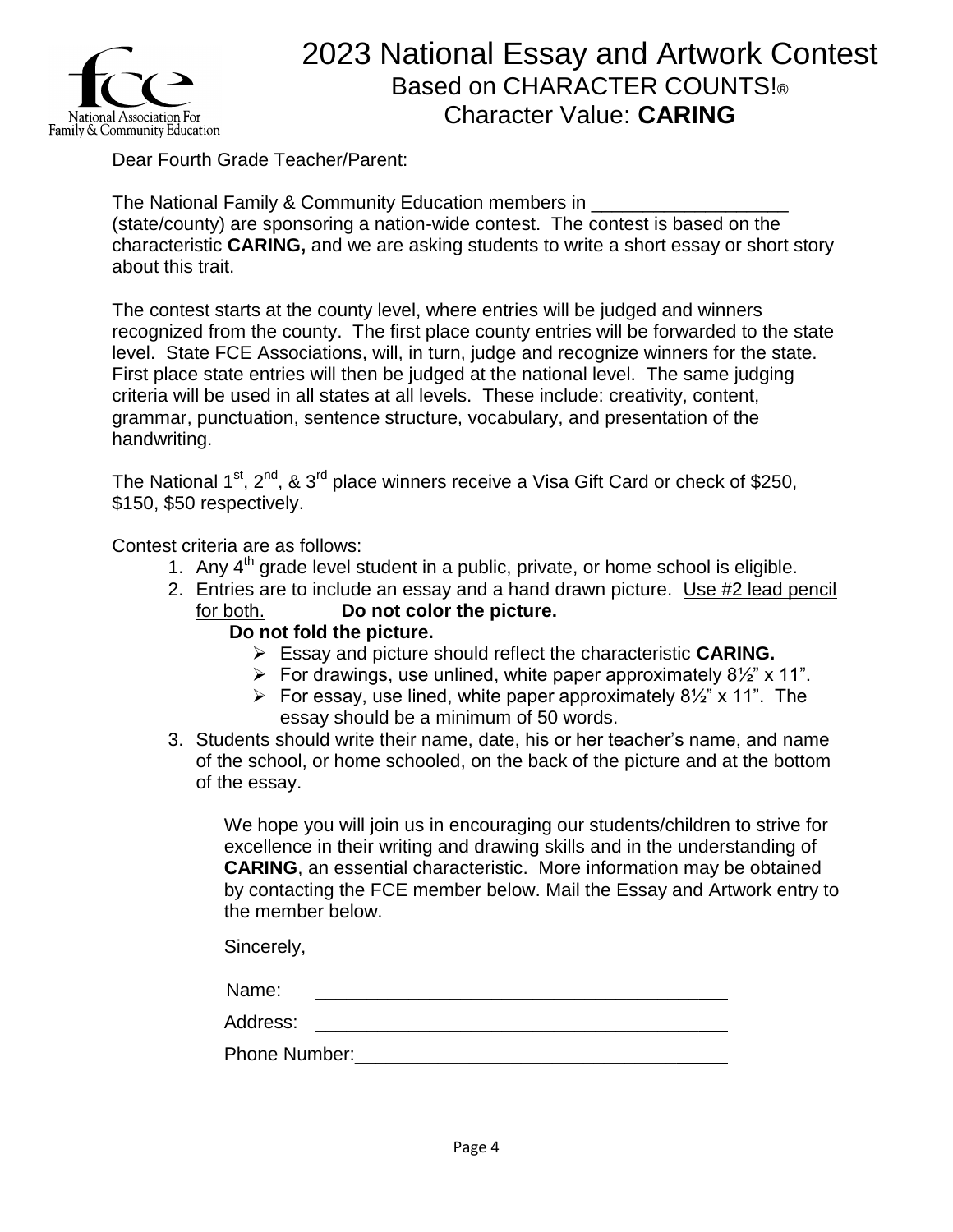

## 2023 ESSAY and ARTWORK **CARING** PERMISSION FORM

(**MUST** be submitted with Essay and Artwork to be eligible for judging)

| I also give permission for his/her photograph to be used in publications.                                              | Essay and Artwork Contest sponsored by the National Association for Family & Community Education. |
|------------------------------------------------------------------------------------------------------------------------|---------------------------------------------------------------------------------------------------|
|                                                                                                                        |                                                                                                   |
| My entry is entitled,                                                                                                  | This work was completed on my own. I                                                              |
|                                                                                                                        | understand that the essay and drawing become property of National FCE Association.                |
|                                                                                                                        |                                                                                                   |
|                                                                                                                        | Student's Complete Address: Phone Number: $(2, 2)$                                                |
|                                                                                                                        |                                                                                                   |
| <u> 1980 - Johann Barbara, martxa alemaniar amerikan a</u>                                                             |                                                                                                   |
| <u> 1989 - Johann Barn, mars ar breithinn ar breithinn ar breithinn ar breithinn ar breithinn ar breithinn ar br</u>   |                                                                                                   |
|                                                                                                                        |                                                                                                   |
|                                                                                                                        | Name of School:                                                                                   |
| School or Student mail essay and artwork by ______________ to:                                                         |                                                                                                   |
| <u> 1989 - Johann Barn, mars ann an t-Amhain ann an t-Amhain ann an t-Amhain ann an t-Amhain an t-Amhain ann an t-</u> |                                                                                                   |
|                                                                                                                        |                                                                                                   |
| State winner mailed to National FCE Headquarters by April 15.                                                          |                                                                                                   |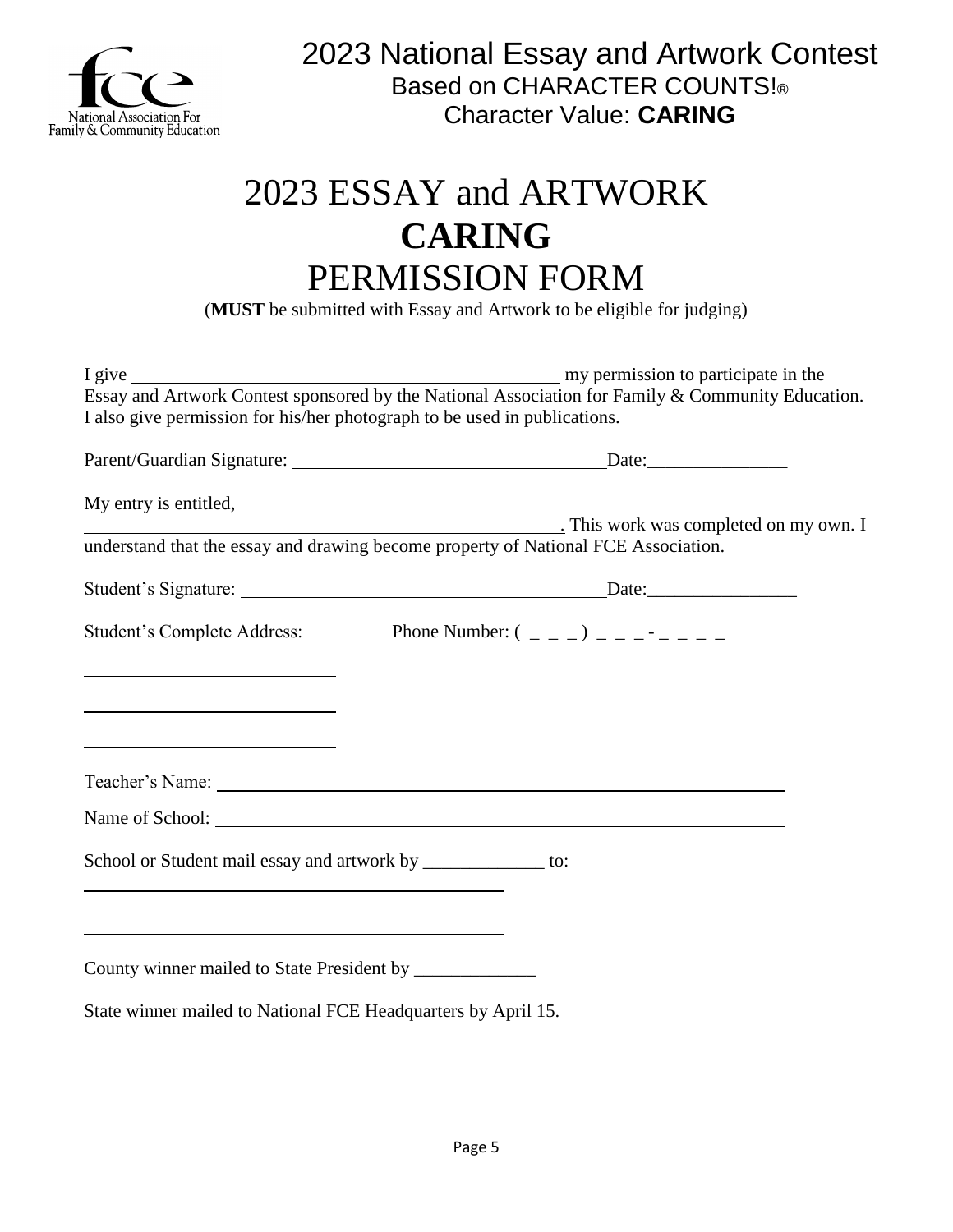

### PRESS RELEASE:

### **2023 Essay and Artwork Contest: CARING**

The Family and Community Education members join state/county/parish members across the nation in sponsoring an Essay and Artwork Contest for fourth grade students. This contest is held annually, and the theme this year is **CITIZENSHIP**, one of the Six Pillars of Character. Students are to write an essay and create a hand drawn picture.

This FCE nationwide contest provides an opportunity for students to improve literacy skills and develop ethical values. The contest is open to any forth grade-level student attending public, private, or home school.

| The contest runs from       | through | . For complete |
|-----------------------------|---------|----------------|
| information please contact, |         |                |
|                             |         |                |

FCE Contest Chairman Phone Number

 $\mathfrak{a} \mathfrak{t}$  ( \_ \_ \_ ) \_ \_ \_ - \_ \_ \_ \_

Mail or fax your release 10 days in advance of the release date.

Date: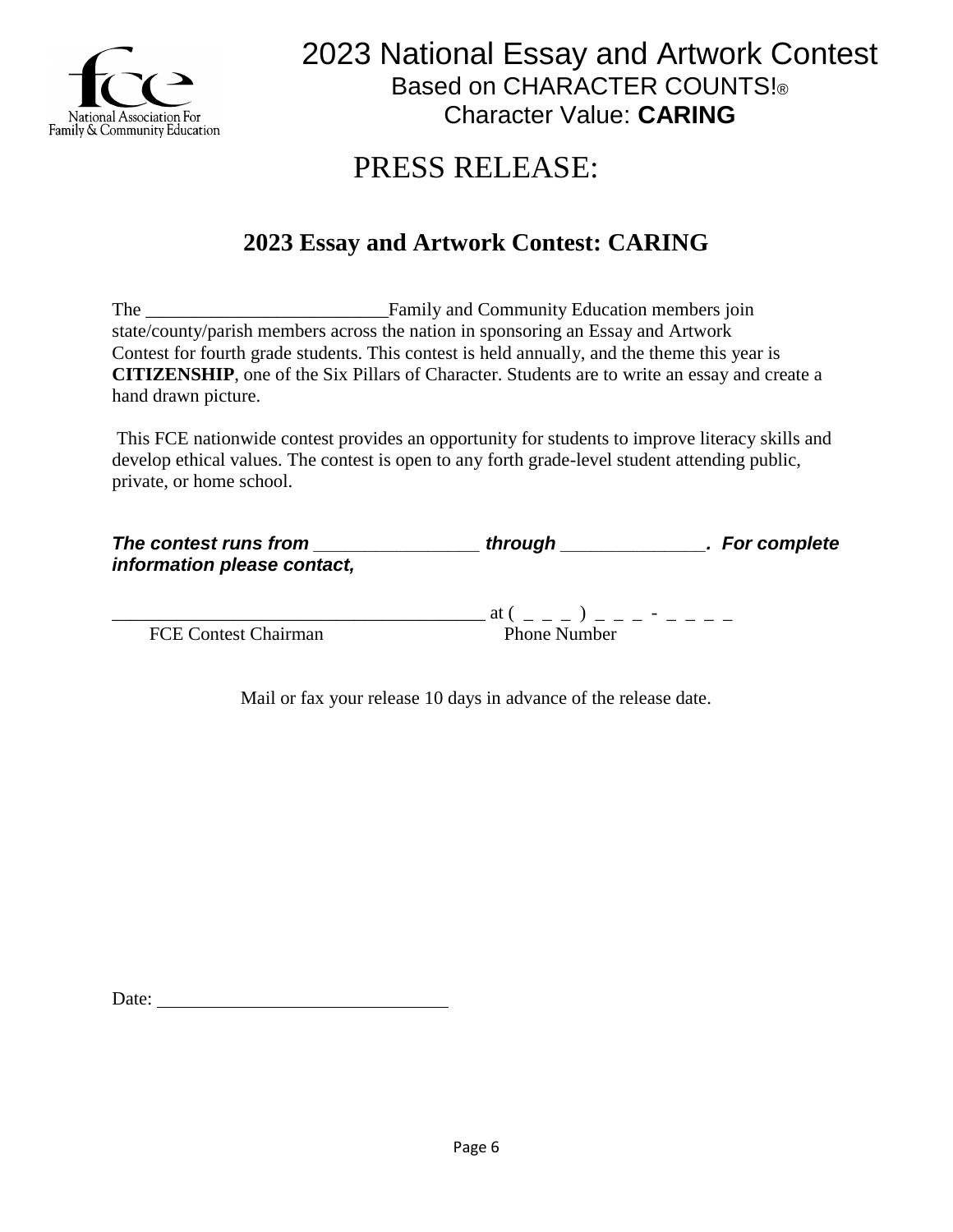

### WEBSITE PERMISSION

Please check one of the following:

I give permission to National FCE to place my child's Essay and Artwork submission on National FCE's website, [www.nafce.org.](http://www.nafce.org/) National FCE will only use my child's first name and the state we live in, also if my child signed their original Essay and Artwork, I give National FCE permission to alter it so that only his/her first name will show.

I do not give permission for National FCE to place my child's Essay and Artwork submission on National FCE's website, [www.nafce.org.](http://www.nafce.org/)

\_\_\_\_\_\_\_\_\_\_\_\_\_\_\_\_\_\_\_\_\_\_\_\_\_\_\_\_\_\_\_\_\_\_\_\_\_\_\_\_\_\_\_\_\_\_\_\_\_\_\_\_\_\_\_

Parent's Signature

Send this completed form to: NAFCE Headquarters

73 Cavalier Blvd. Suite 106 Florence, KY 41042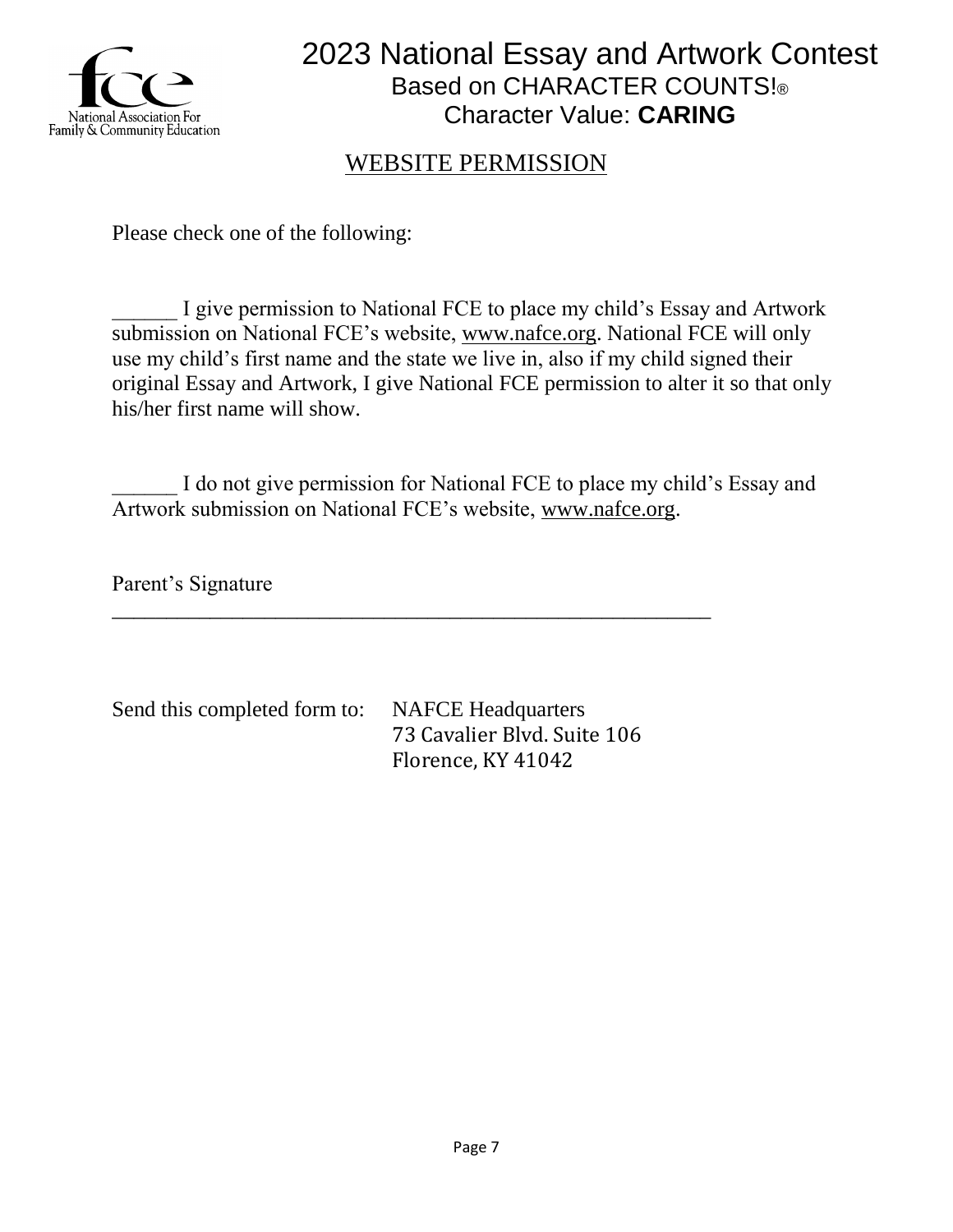

### JUDGING INSTRUCTIONS

#### **Dear Judge,**

On behalf of the National Association Family & Community Education, we thank you for being an important part of our literacy project. It would not be a success without the time you so graciously give. If at any time during the judging process you need assistance or have questions, please feel free to contact me.

#### **GENERAL INSTRUCTIONS:**

A judging sheet has been provided. The theme of the essay and hand drawn picture is **CARING.** After scoring the entries, please attach the judging sheet to both the story and the drawing with a paper clip – please do not staple. First, second, and third place winners are to be selected. After judging and selecting the winners, please notify your local FCE representative to pick up the entries and judging sheets. DO NOT NOTIFY THE WINNER. The state or county will make an announcement and present the award.

#### **THE CONTEST CRITERIA:**

- 1. Any  $4<sup>th</sup>$  grade level student in a public, private, or home school is eligible.
- 2. Entries are to include a short story and a hand drawn picture. Use #2 lead pencil for both.

#### **Do not color the picture.**

#### **Do not fold the picture.**

Essay and picture should reflect the characteristics of **CARING.** For drawings, use unlined, white paper approximately 8 ½ x 11**.** For essays, use lined, white paper approximately 8  $\frac{1}{2}$  x 11. The essay should be a minimum of 50 words.

3. Students should write their name, date, his or her teacher's name, and the name of the school, or homes schooled, on the back of the picture and at the bottom of the essay.

We ask that you do not write or mark on the entries as it may be judged at a higher level.

Again, we thank you for your time.

Sincerely,

Name\_\_\_\_\_\_\_\_\_\_\_\_\_\_\_\_\_\_\_\_\_\_\_\_\_\_\_\_\_\_\_\_\_\_\_\_\_\_\_\_\_\_\_\_\_\_\_\_\_\_\_\_\_

| <b>Phone Number</b> |  |  |
|---------------------|--|--|

| <b>Address</b><br><b>State</b><br>اٽٽ |  |
|---------------------------------------|--|
|---------------------------------------|--|